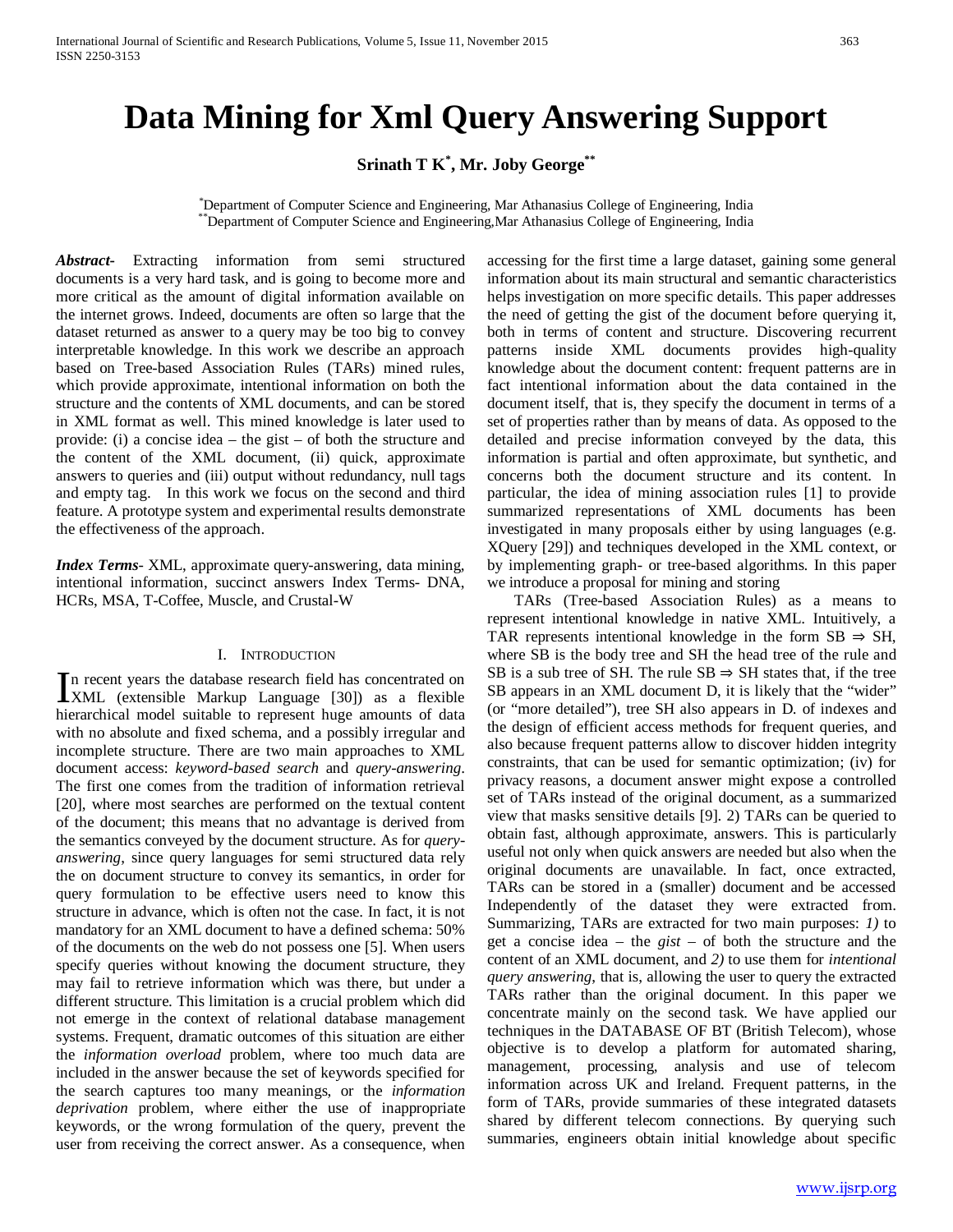entities in the vast dataset(s), and are able to devise more specific queries for deeper business intelligence. An important side-effect of using such a technique is that only the most promising specific queries are issued towards the integrated data, dramatically reducing time and cost.

## II. GOALS AND CONTRIBUTIONS

 This paper provides a method for deriving intentional knowledge from XML documents in the form of TARs, and then storing these TARs as an alternative, synthetic dataset to be queried for providing quick and summarized answers. Our procedure is characterized by the following key aspects: a) it works directly on the XML documents, without transforming the data into any intermediate format, b) it looks for general association rules, without the need to impose what should be contained in the antecedent and consequent of the rule, c) it stores association rules in XML format, and d) it translates the queries on the original dataset into queries on the TARs set. The aim of our proposal is to provide a way to use intentional knowledge as a substitute of the original document during querying and not to improve the execution time of the queries over the original XML dataset, like in [34]. Accordingly, the paper's contributions are:

 • an improved version of the TARs extraction algorithm introduced in [22]. The new version uses the better-performing CMTreeMiner [7] to mine frequent sub trees from XML documents; automatic user-query transformation into "equivalent" queries over the mined intensional knowledge.

 *•* as a formal corroboration of the accuracy of the process, the proof that our intensional-answering process is sound and complete up to a frequency threshold.

#### III. PROPOSED WORK

 Association rules [1] describe the co-occurrence of data items in a large amount of collected data and are represented as implications of the form  $X \Rightarrow Y$ , where X and Y are two arbitrary sets of data items, such that  $X \cap Y = \emptyset$ . The quality of an association rule is measured by means of support and confidence. Support corresponds to the frequency of the set X ∪ Y in the dataset, while confidence corresponds to the conditional probability of finding Y, having found X and is given by  $supp(X)$  $\cup$  Y )/supp(X). In this work we extend the notion of association rule introduced in the context of relational databases to adapt it to the hierarchical nature of XML documents. Following the Infoset conventions, we represent an XML document as a tree2 N,E, r, , c where N is the set of nodes,  $r \in N$  is the root of the tree, E is the set of edges, :  $N \rightarrow L$  is the label function which returns the tag of nodes (with L the domain of all tags) and c : N  $\rightarrow$  C ∪ { $\perp$ } is the content function which returns the content of nodes (with C the domain of all contents). We consider the element-only Infoset content model [28], where XML nonterminal tags include only other elements and/or attributes, while the text is confined to terminal elements. We are interested in finding relationships among subtrees of XML documents. Thus, since both textual content of leaf elements and values of attributes convey "content", we do not distinguish between them. As a

consequence, for the sake of readability, we do not report the edge label and the node type label in the figures. Attributes and elements are characterized by empty circles, whereas the textual content of elements, or the value of attributes, is reported under the outgoing edge of the element or attribute. Given two trees T  $=$  \_NT,ET, rT, \_T, cT \_ and S = \_NS,ES, rS, \_S, cS\_, S is an induced subtree of T if and only if there exists a mapping θ : NS  $\rightarrow$  NT such that for each node ni  $\in$  NS, T (ni) = S(nj) and cT (ni)  $=$  cS(nj), where  $\theta$ (ni) = nj, and for each edge e = (n1, n2)  $\in$  ES,  $(\theta(n1), \theta(n2)) \in ET$ . Moreover, S is a rooted subtree of T if and only if S is an induced subtree of T and  $rS = rT$ . Given a tree T = NT, ET,  $T$ ,  $T$ ,  $T$ ,  $T$ ,  $T$ , a subtree of  $T$ ,  $t = Nt$ ,  $Et$ ,  $rt$ ,  $t$ ,  $ct$   $t$  a userfixed support threshold smin: (i) t is frequent if its support is greater or at least equal to smin; (ii) t is maximal if it is frequent and none of its proper supertrees is frequent; (iii) t is closed if none of its proper supertrees has support greater than that of t. A Tree-based Association Rule (TAR) is a tuple of the form  $Tr =$ SB, SH, sTr, cTr, where  $SB = NB, EB$ , rB, B, cB and  $SH =$ NH,EH, rH, H, cHare trees and sTr and cTr are real numbers in the interval [0,1] representing the support and confidence of the rule respectively (defined below). A TAR describes the cooccurrence of the two trees SB and SH in an XML document. For the sake of readability we shall often use the short notation SB ⇒ SH; SB is called the body or antecedent of Tr while SH is the head or consequent of the rule. Furthermore, SB is a subtree.

 A Tree-based Association Rule (TAR) is a tuple of the form  $Tr = SB$ ,  $SH$ ,  $STr$ ,  $cTr$ , where  $SB = NB$ ,  $EB$ ,  $rB$ ,  $B$ ,  $cB$  and  $SH =$ NH,EH, rH, H, cHare trees and sTr and cTr are real numbers in the interval [0,1] representing the support and confidence of the rule respectively (defined below). A TAR describes the coccurrence of the two trees SB and SH in an XML document. For the sake of readability we shall often use the short notation  $SB \Rightarrow$ SH; SB is called the body or antecedent of Tr while SH is the head or consequent of the rule. Furthermore, SB is a subtree of SH with an additional property on the node labels: the set of tags of SB is contained in the set of tags of SH with the addition of the empty label

"

| ⊆       |
|---------|
|         |
| SB(NSB) |

}.

 A rooted TAR (RTAR) is a TAR such that SB is a rooted subtree of SH

• an extended TAR (ETAR) is a TAR such that SB is an induced subtree of SH Let count(S,D) denote the number of occurrences of a subtree S in the tree D and cardinality(D) denote the number of nodes of D. We formally define the support of a TAR  $SB \Rightarrow SH$  as count(SH,D)/cardinality(D) and its confidence as count(SH,D)/count(SB,D). Notice that TARs, in addition to associations between data values, also provide information about the structure of frequent portions of XML documents; thus they are more expressive than classical association rules which only provide frequent correlations of flat values.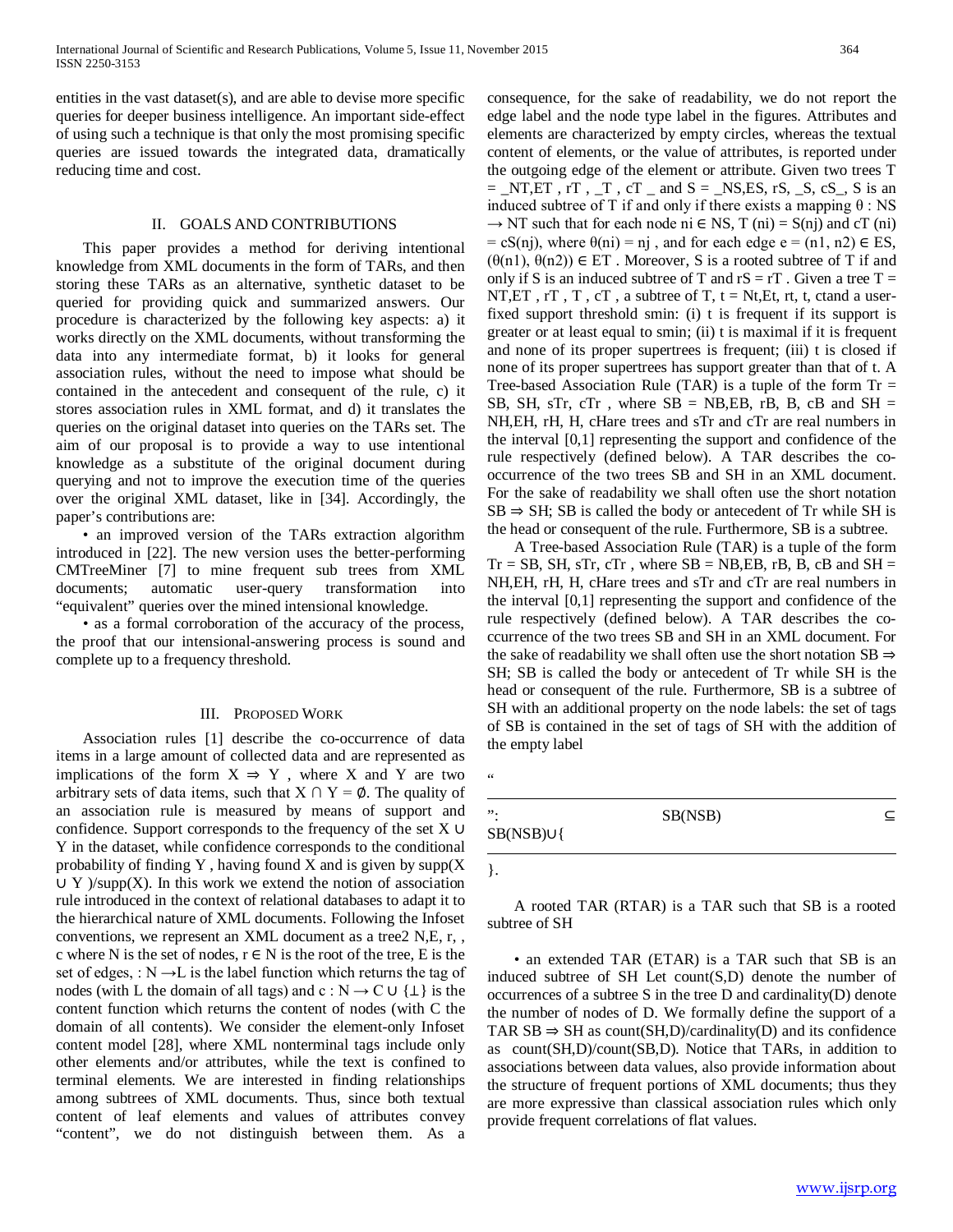It is worth pointing out that TARs are different from XML association rules as defined in [24], because, given a rule  $X \Rightarrow Y$ where both X and Y are subtrees of an XML document, that paper require that  $(X \subseteq Y) \land (Y \subseteq X)$ , i.e. the two trees X and Y have to be disjoint; on the contrary TARs require X to be an induced subtree of Y .

Given an XML document, we extract two types of TARs:

 • A TAR is a structure TAR (sTAR) iff, for each node n contained in SH,  $cH(n) = \perp$ , that is, no data value is present in sTARs, i.e. they provide information only on the structure of the document.

• A TAR,  $SB \Rightarrow SH$ , is an instance TAR (iTAR) iff SH contains at least one node n such that  $cH(n) = \perp$ , that is, iTARs provide information both on the structure and on the data values contained in a document.

 According to the definitions above we have: structure-Rooted-TARs (sRTARs), structure-Extended-TARs (sETARs), instance-Rooted-TARs (iRTARs) and instance-Extended-TARs (iETARs).

 TAR mining is a process composed of two steps: 1) mining *frequent subtrees*, that is, subtrees *with a support above a userdefined threshold*, from the XML document; 2) computing interesting rules, that is, rules *with a confidence above a userdefined threshold*, from the frequent subtrees.

## *Algorithm 1 INTERESTING RULES ((D,minisupp miniconf)*

- To search frequent subtrees
- 1: // To Search For frequent subtrees
- 2: FS=Find Frequent Subtrees (D, minisupp)
- 3: ruleSet =  $\emptyset$  // rule set is initialised to null
- 4: for all s in Frequent Subtree DO
- 5: // rules computed from s

• 6: tempSet = Algorithm2 (**Compute-Rules** (s, miniconf))

- 7: //For all rules
- 8: ruleset = ruleSet U tempSet
- 9: end for
- Return ruleset.

 Algorithm 1 presents our extension to a generic frequentsubtree mining algorithm in order to compute interesting TARs. The inputs of Algorithm 1 are the XML document D, the threshold for the support of the requent subtrees *minsupp*, and the threshold for the confidence of the rules, *minconf*. Algorithm 1 finds frequent subtrees and then hands each of them over to a function that computes all the possible rules. Depending on the number of frequent subtrees and their cardinality, the amount of rules generated by a naive Compute- Rules function may be very high. Given a subtree with *n* nodes, we could generate  $2n - 2$ rules, making the algorithm exponential. This explosion occurs in the relational context too, thus, based on similar considerations [1], it is possible to state the following property, that allows us to propose the optimized vesion of Compute-Rules shown in Function 2.

Remark 1. If the confidence of a rule  $SB \Rightarrow SH$  is below the established threshold *minconf* then the confidence of every other rule  $SBi \Rightarrow SHi$ , such that its body *SBi* is an induced subtree of the body *SB*, is no greater than minconf.

## *Algorithm 2: Compute-Rules(s, miniconf)*

1: ruleSet =  $\emptyset$ ; blacklist =  $\emptyset$  // initialise ruleset and blacklist – null

2: for all CS, subtrees of s do

3: if CS is not a subtree of any element in blacklist then

4:  $\text{conf} = \text{sup}(s) / \text{sup}(CS)$ 

5: if  $\text{conf} \geq \text{minconf}$  then

6: newRule =  $(CS,s,conf, supp(s))$ 

7: if the rule set is Unique AND if the rule set does not carry NULL AND if the rule set does not carry empty tags then step 8 8: ruleSet = ruleSet U {newRule}

9: else

10: blackList = blackListU $CS$ 

11: end if

12: end if

- 13: end for
- 14: return ruleSet

 Here null, empty and redundant tags get blacklisted providing a faster and precise solution space.

 In Algorithm 2 TARs are mined exploiting Remark 1 by generating first the rules with the highest number of nodes in the body tree. Consider two rules Tr1 and Tr2 whose body trees contain one and three nodes espectively; suppose both rules have confidence below the fixed threshold. If the algorithm considers rule Tr2 first, all rules whose bodies are induced subtrees of Tr2 will be discarded when Tr2 is eliminated. Therefore, it is more convenient to first generate rule Tr2 and in general, to start the mining process from the rules with a larger body. Using this solution we can lower the complexity of the algorithm, though not enough to make it perform better than exponentially. However, notice that the process of deriving TARs from XML documents is only done periodically. Since intensional knowledge represents frequent information, to update it, it is desirable to perform such process after a big amount of updates have been made on the original document. Therefore, in the case of stable documents (that is, those that are rarely updated) the algorithm has to be applied few times or only once (for documents that do not change).

 Once the mining process has finished and frequent TARs have been extracted, they are stored in XML format. This decision has been taken to allow the use of the same language (XQuery in our case) for querying both the original dataset and the mined rules. Each rule is saved inside a  $\langle$ rule $\rangle$  element which contains three attributes for the ID, support and confidence of the rule. Follows the list of elements, one for each node in the rule head. We exploit the fact that the body of the rule is a subtree of the head, and use a boolean attribute in each node to indicate if it also belongs to the body. Each blank node is described by an element <blank>. Finally, the rules in the XML file are sorted on the number of nodes of their antecedent.

 One of the (obvious) reasons for using TARs instead of the original document is that processing iTARs for query answering is faster than processing the document. To take full advantage of this, we introduce indexes on TARs to further speed up the access to mined trees – and in general of intensional query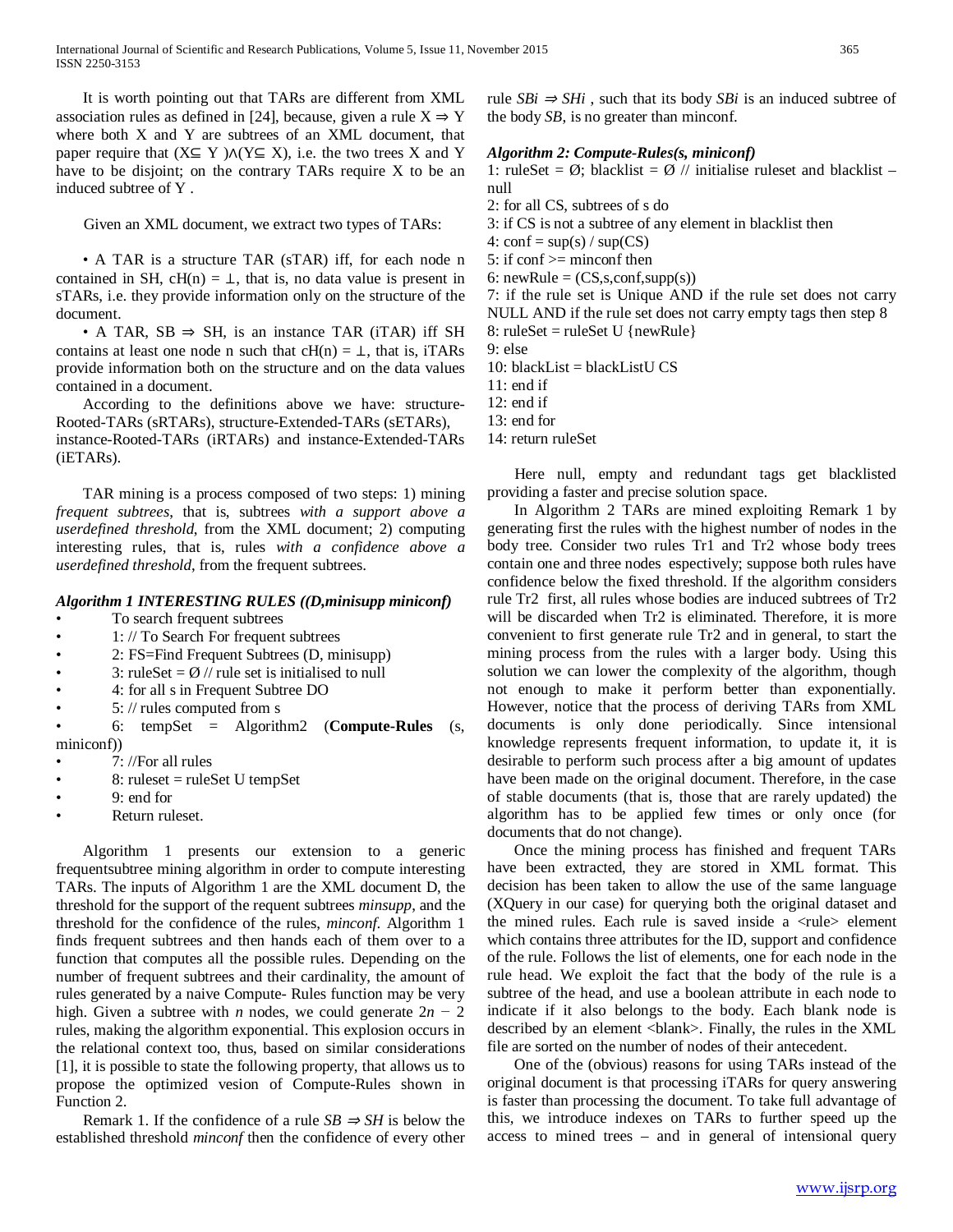answering. In the literature the problem of making XML queryanswering faster by means of pathbased indexes has been investigated (see [34] for a survey). In general, path indexes are proposed to quickly answer queries that follow some frequent path template, and are built by indexing only those paths having highly frequent queries. We start from a different perspective: we want to provide a quick, and often approximate, answer also to casual queries.

| <b>Search Content General</b>  |
|--------------------------------|
| Found in :b.xml==null          |
| Found in :b.xml==01914506063   |
| Found in :c.xml==null          |
| Found in :c.xml==01914506063   |
| Found in :d.xml==null          |
| Found in :d.xml==01914506060   |
| Found in :e.xml==null          |
| Found in :e.xml == 01914506027 |
| Total Count=8 With null Values |

## **Figure1 : Redundant and null values returned (run on just a single sample XML)**

sch:Customer

| <b>Search Content General</b>       |  |
|-------------------------------------|--|
| Found in :b.xml==null               |  |
| Found in :b.xml==                   |  |
| Found in :b.xml==null               |  |
| Found in :b.xml==4000953956         |  |
| Found in :b.xml==                   |  |
| Found in :b.xml==null               |  |
| Found in :b.xml==Mr Newdf Contactsd |  |
| Found in :b.xml==                   |  |
| Found in :b.xml==null               |  |

**Figure 2 : Empty tag values returned (run on just a single sample XML)**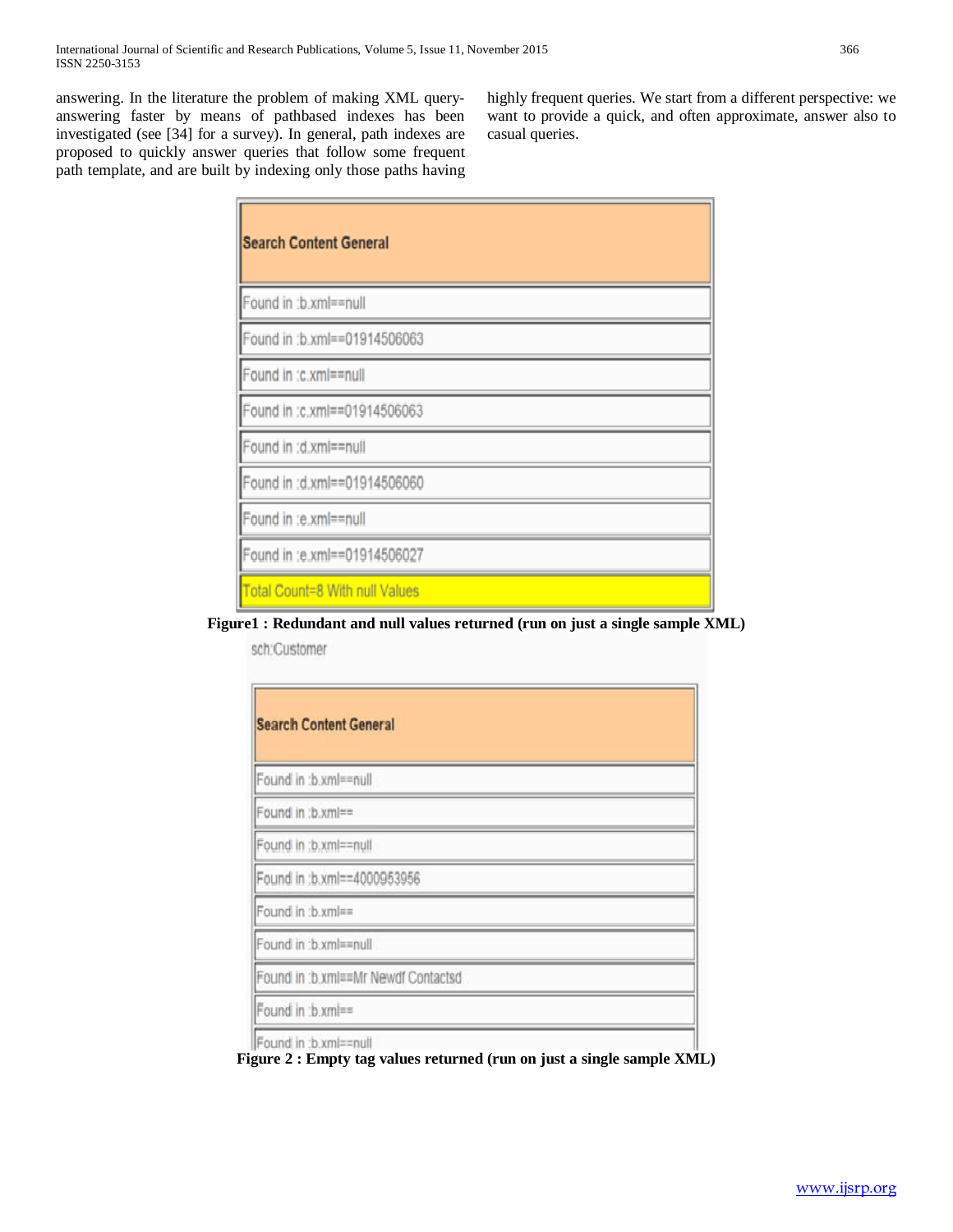| <b>Search Content indexed</b>             |  |
|-------------------------------------------|--|
| Found in :b.xml==01914506063              |  |
| Found in :c.xml==01914506063              |  |
| Found in :d.xml==01914506060              |  |
| Found in :e.xml==01914506027              |  |
| <b>Total Count=4 With indexing Values</b> |  |

**Figure 3 : Empty tag, null values, redundancy removed**

### IV. CONCLUSION AND FUTURE WORK

 The main goals we have achieved in this work are: 1) mine all frequent association rules without imposing any a-priori restriction on the structure and the content of the rules; 2) store mined information in XML format; 3) use extracted knowledge to gain information about the original datasets. As an ongoing work, we are studying how to incrementally update mined TARs when the original XML datasets change and how to further optimize our mining algorithm; moreover, for the moment we deal with a (substantial) fragment of XQuery; we would like to find the exact fragment of XQuery which lends itself to translation into intensional queries.

#### ACKNOWLEDGMENTS

 Firstly, I thank God Almighty for his grace upon me. I would like to take this opportunity to express my profound gratitude and deep regards to Mr. Joby George, for his exemplary guidance, valuable feedback and constant encouragement throughout the duration of the project. His valuable suggestions were of immense help throughout my project work. I would also thank all my friends, who had motivated me with their knowledge. Finally, I would thank my family, who had supported me spiritually throughout this thesis work.

#### **REFERENCES**

- [1] R. Agrawal and R. Srikant. Fast algorithms for mining association rules in large databases. In Proc. of the 20th Int. Conf. on Very Large Data Bases, pages 487–499. Morgan Kaufmann Publishers Inc., 1994.
- [2] T. Asai, K. Abe, S. Kawasoe, H. Arimura, H. Sakamoto, and S. Arikawa. Efficient substructure discovery from large semi-structured data. In Proc. of the SIAM Int. Conf. on Data Mining, 2002.
- [3] T. Asai, H. Arimura, T. Uno, and S. Nakano. Discovering frequent substructures in large unordered trees. In Technical Report DOI-TR 216, Department of Informatics, Kyushu University. http://www.i.kyushuu. ac.jp/doitr/trcs216.pdf, 2003.
- [4] E. Baralis, P. Garza, E. Quintarelli, and L. Tanca. Answering xml queries by means of data summaries. ACM Transactions on Information Systems, 25(3):10, 2007.
- [5] D. Barbosa, L. Mignet, and P. Veltri. Studying the xml web: Gathering statistics from an xml sample. World Wide Web, 8(4):413–438, 2005.
- [6] D. Braga, A. Campi, S. Ceri, M. Klemettinen, and P. Lanzi. Discovering interesting information in xml data with association rules. In Proc. Of the ACM Symposium on Applied Computing, pages 450–454, 2003.
- [7] Y. Chi, Y. Yang, Y. Xia, and R. R. Muntz. Cmtreeminer: Mining both closed and maximal frequent subtrees. In Proc. of the 8th Pacific-Asia Conf. on Knowledge Discovery and Data Mining, pages 63–73, 2004.
- [8] C. Combi, B. Oliboni, and R. Rossato. Querying xml documents by using association rules. In Proc. of the 16th Int. Conf. on Database and Expert Systems Applications, pages 1020–1024, 2005.
- [9] A. Evfimievski, R. Srikant, R. Agrawal, and J. Gehrke. Privacy preserving mining of association rules. In Proc. of the 8th ACM Int. Conf. on Knowledge Discovery and Data Mining, pages 217–228, 2002.
- [10] L. Feng, T. S. Dillon, H. Weigand, and E. Chang. An xml-enabled association rule framework. In Proc. of the 14th Int. Conf. on Database and Expert Systems Applications, pages 88–97, 2003.
- [11] S. Gasparini and E. Quintarelli. Intensional query answering to xquery expressions. In Proc. of the 16th Int. Conf. on Database and Expert Systems Applications, pages 544–553, 2005.
- [12] B. Goethals and M. J. Zaki. Advances in frequent itemset mining implementations: report on FIMI'03. SIGKDD Explorations, 6(1):109– 117, 2004.
- [13] R. Goldman and J. Widom. Dataguides: Enabling query formulation and optimization in semistructured databases. In Proc. of the 23rd Int. Conf. on Very Large Data Bases, pages 436–445, 1997.
- [14] R. Goldman and J. Widom. Approximate DataGuides. In Proc. Of the Workshop on Query Processing for Semistructured Data and Non- Standard Data Formats, pages 436–445, 1999.
- [15] A. Inokuchi, T. Washio, and H. Motoda. Complete mining of frequent patterns from graphs: Mining graph data. Machine Learning, 50(3):321– 354, 2003.
- [16] A. Jim´enez, F. Berzal, and J. C. Cubero. Mining induced and embedded subtrees in ordered, unordered, and partially-ordered trees. In Proc. Of the 17th Int. Symposium on Methodologies for Intelligent Systems, pages 111–120, 2008.
- [17] D. Katsaros, A. Nanopoulos, and Y. Manolopoulos. Fast mining of frequent tree structures by hashing and indexing. Information & Software Technology, 47(2):129–140, 2005.
- [18] M. Kuramochi and G. Karypis. An efficient algorithm for discovering frequent subgraphs. IEEE transactions on Knowledge and Data Engineering, 16(9):1038–1051, 2004.
- [19] H. C. Liu and J. Zeleznikow. Relational computation for mining association rules from xml data. In Proc. of the 14th ACM Conf. on Information and Knowledge Management, pages 253–254, 2005.
- [20] Gary Marchionini. Exploratory search: from finding to understanding.Communications of the ACM, 49(4):41–46, 2006.
- [21] M. Mazuran, E. Quintarelli, and L. Tanca. Mining tree-based association rules from xml documents. In Technical Report, Politecnico di Milano. http://home.dei.polimi.it/quintare/Papers/MQT09-RR.pdf, 2009.
- [22] M. Mazuran, E. Quintarelli, and L. Tanca. Mining tree-based frequent patterns from xml. In Proc. of the 8th Int. Conf. on Flexible Query Answering Systems, pages 287–299, 2009.